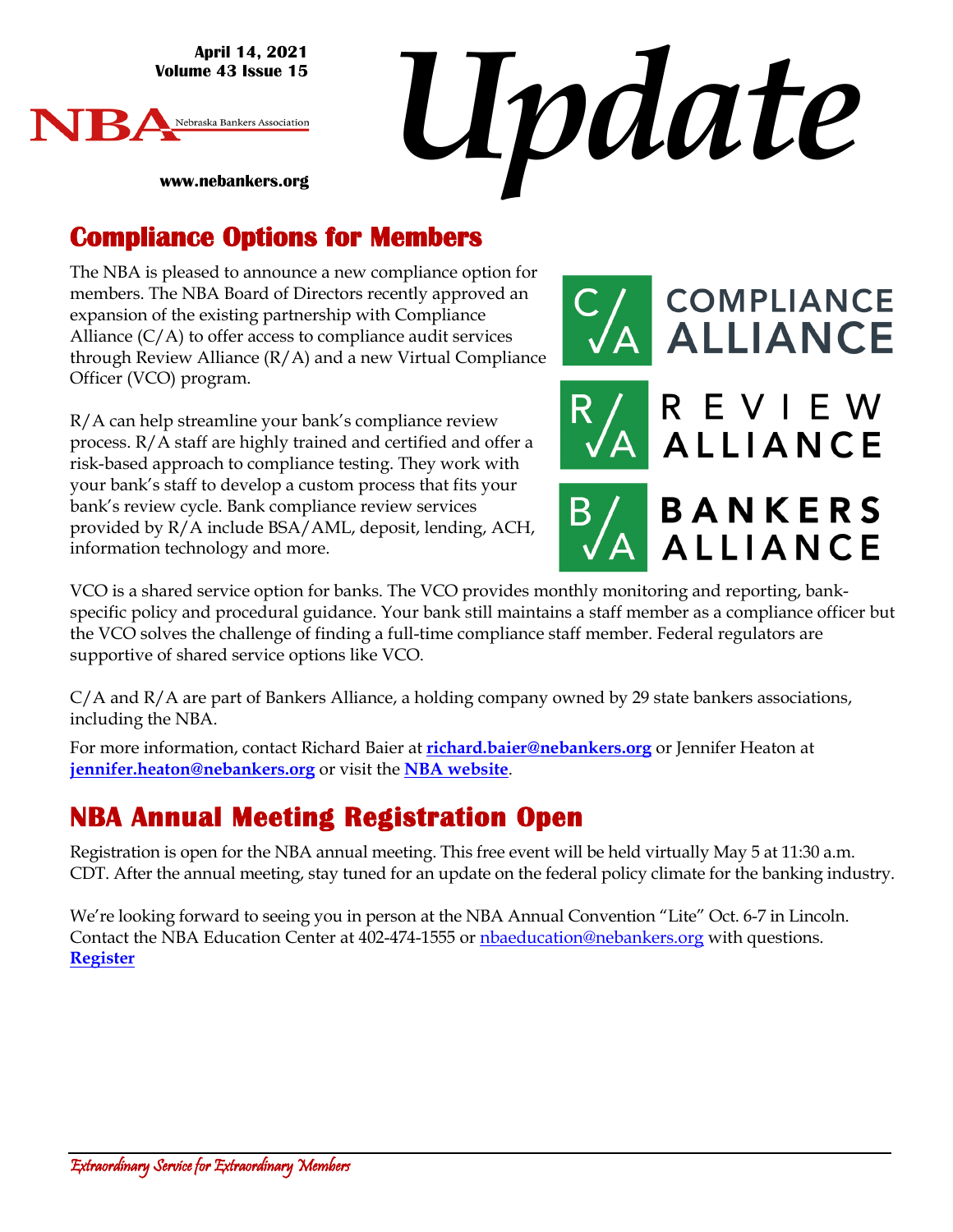# **SBA Extension Notice, Eligibility for Borrowers in Bankruptcy**

The Small Business Administration (SBA) issued a procedural notice to lenders regarding the extension of the Paycheck Protection Program (PPP). SBA will shut down its PPP platform to new loan guaranty applications at 12:00 a.m. EDT on June 1. SBA will then have an additional month to process any pending applications, before shutting down processing at 12:00 a.m. EDT on July 1. The SBA also issued an update to its frequently asked questions on PPP. The new answer provides clarity regarding when an applicant or owner is no longer considered to be "presently involved in any bankruptcy" for PPP loan eligibility purposes.

**[Read the Procedural Notice](https://www.sba.gov/sites/default/files/2021-04/5000-808756.pdf) [Read the FAQs](https://www.sba.gov/sites/default/files/2021-04/PPP%20FAQs%204.6.21%20FINAL-508.pdf)** 

#### **Banking Industry Raises Concerns About Call Report Changes**

ABA and other industry members sent a letter to the federal banking agencies providing feedback on recently proposed changes to the Call Report. Among other things, the groups raised concerns that several of the new reporting items are duplicative of existing requirements, such as data on sweep deposits that firms already report in the FR 2052a.

The groups also raised concerns around the confidential treatment of Call Report memorandum items, as well as the implementation timeline. They urged the agencies to postpone the implementation of the new reporting requirements until the March 30, 2022, report date. Additionally, they urged the agencies to confirm that firms are permitted to incorporate the new brokered deposit rules starting with the June 30 as-of date, and to provide additional clarification around a requirement for firms to report data on sweep accounts that are "not fully insured."

**[Read the Letter](https://www.aba.com/-/media/documents/comment-letter/jointltrcallreport20210406.pdf)**

### **Fannie, Freddie Announce Effective End of 'GSE Patch'**

Fannie Mae and Freddie Mac announced that any loans purchased by the government-sponsored enterprises (GSE) after July 1, must conform to the requirements in the Consumer Financial Protection Bureau's recently finalized qualified mortgage rule. The announcement effectively ends the so-called "GSE-patch." The change was required by recent amendments to the GSEs' preferred stock purchase agreements with the Treasury Department, which stated that Fannie and Freddie may no longer acquire loans that do not meet these new standards. The GSEs said they would provide details about these changes and their implementation in future lender letters. Fannie and Freddie clarified, however, that they will continue to buy loans that fall under the patch that have application dates on or before June 30 and are purchased as whole loans on or before Aug. 31 or in mortgage-backed securities pools with an issue date on or before Aug. 1.

**[Read the Fannie Mae Letter](https://singlefamily.fanniemae.com/media/25566/display) [Read the Freddie Mac Letter](https://guide.freddiemac.com/ci/okcsFattach/get/1006763_7)**

#### **Additional Funding Sought for Beneficial Ownership Database**

President Biden's FY 2022 budget includes \$191 million in funding for the Financial Crimes Enforcement Network (FinCEN), a \$64 million increase from FY 2021. The additional funding would go toward FinCEN's efforts to implement new Bank Secrecy Act/anti-money laundering rules, including the creation of a new beneficial ownership database. The creation of the database was included in BSA/AML reforms passed by Congress in December.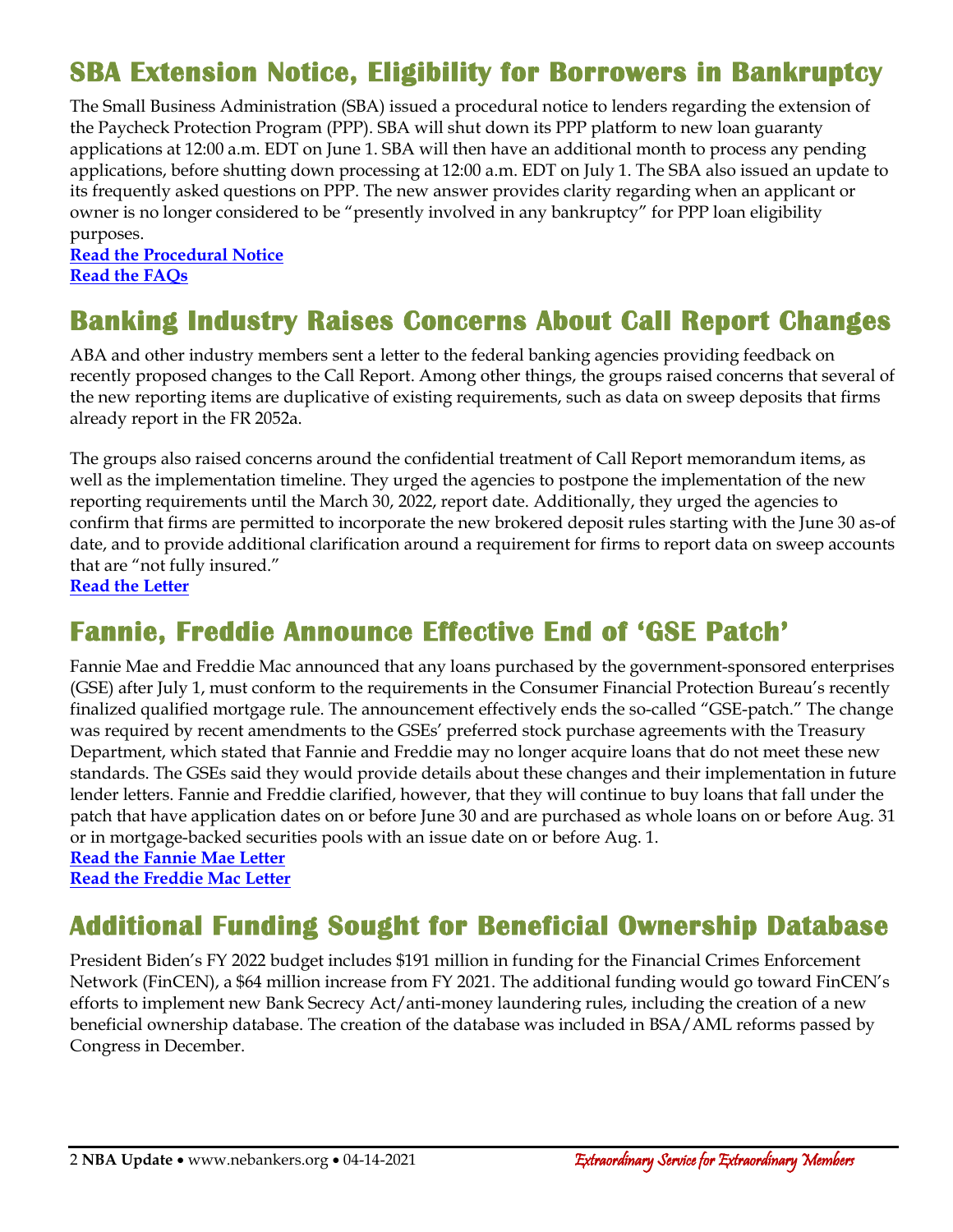# **Treasury Releases Details on Proposed Tax Changes**

The Treasury Department provided additional details on the Biden administration's proposed changes to the U.S. tax code. The changes include an increase of the corporate tax rate from 21% to 28%, a 15% minimum tax on book income that would apply to the largest corporations, a global minimum tax for U.S. multinational corporations, an increase to the global intangible low-taxed income rate, and the elimination of a deduction for foreign-derived intangible income.

In addition to these proposals, the administration is also calling for increased enforcement around corporate tax evasion and increased audits of corporations by the Internal Revenue Service, among other things. **[Read the Report](https://home.treasury.gov/system/files/136/MadeInAmericaTaxPlan_Report.pdf)**

# **FDIC Seeks Input on Signage, Advertising Requirements**

The Federal Deposit Insurance Corporation (FDIC) issued a Request for Information (RFI) on modernizing its official sign and advertising rules. The RFI also for feedback on how technological or other solutions could be used to help consumers better distinguish FDIC-insured banks and savings associations from entities that are not insured by the FDIC, particularly across web and digital channels. **[Read the RFI](https://www.govinfo.gov/content/pkg/FR-2021-04-09/pdf/2021-07356.pdf)**

### **FDIC Launches #GetBanked Campaign**

The FDIC launched a public awareness campaign about the benefits of opening a bank account. The #GetBanked campaign encourages consumers to consider opening a checking account and includes a checklist to help consumers choose the best account to meet their needs as well as a list of local partners to help consumers find low-cost bank accounts. **[Learn More](https://www.fdic.gov/getbanked/)**

# **Be Prepared with the Thumbprint Signature Program**

The Thumbprint Signature Program is a simple, low-cost deterrent to check fraud. Persons wanting to cash a check are asked to place an impression of their thumbprint on the face of the check. A small inkless touch pad facilitates the process. Although the touch pad looks and operates just like a traditional inkpad, it leaves no stain or residue on users or clothing.

The NBA has affordable touch pads available for members. View details on the **[Thumbprint Signature Program](https://www.nebankers.org/uploads/8/1/6/4/81640974/order-form-thumbprint-program.pdf)** and place your order!

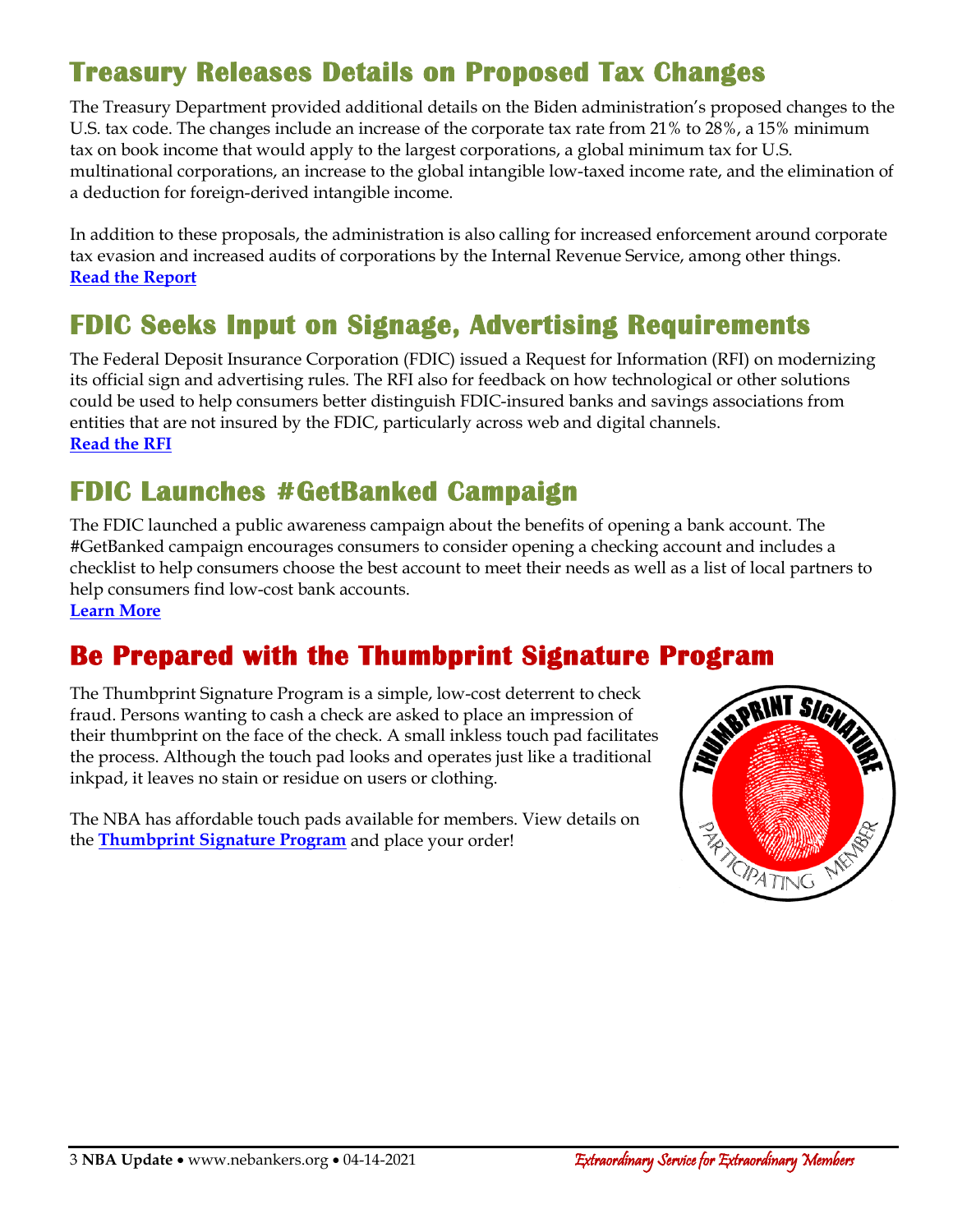# **April is Financial Literacy Month**

Financial Literacy Month is an opportunity to highlight your bank's efforts to improve financial capabilities, especially among youth, and to promote financial well-being for all consumers. The NBA recognizes banks that advance the goal of financial education in their communities and wants to hear from you. Please submit a **[Financial Education Activity Report](https://www.nebankers.org/pepprogram.html)** by **May 31, 2021**, to report your bank's financial education efforts. The report should cover your bank's financial education activities occurring between April 1, 2020, and March 31, 2021. Complete th[e activity report](https://www.nebankers.org/pepprogram.html) by May 31, 2021. A new financial literacy recognition program for 2022 will cover activities from Jan. 1 to Dec. 31, 2021. Contact Kara Heideman at the NBA at 402-474-1555 or [kara.heideman@nebankers.org](mailto:kara.heideman@nebankers.org) with questions.

Financial literacy resources

- **[FDIC Money Smart](https://www.fdic.gov/resources/consumers/money-smart/index.html)**
- **[Federal Reserve Education](https://www.federalreserveeducation.org/)**
- **[Get Smart About Credit](https://www.aba.com/advocacy/community-programs/get-smart-about-credit)**
- **[MyMoney.Gov](https://www.mymoney.gov/Pages/default.aspx)**
- **[Safe Banking for Seniors](https://www.aba.com/advocacy/community-programs/safe-banking-for-seniors)**

#### **NBA Preferred Vendor: Bank Marketing Center**

BankMarketingCenter.com's web-based platform puts you in complete control of the marketing production process for your bank. As a registered user, banks will have access to:



**Thousands of professionally designed marketing materials.**



**Customize products with your bank's logos, colors, and copy.**



Check out this **[article](http://www.nebankers.org/uploads/8/1/6/4/81640974/bmcfreestockphotos.pdf)** on using free stock photos and see what **[current customers](http://www.nebankers.org/uploads/8/1/6/4/81640974/bmcclientlove.pdf)** have to say about Bank Marketing Center. **[Register now](http://www.bankmarketingcenter.com/RegisterBmc.aspx?ref=ne)** to schedule your free webinar with BankMarketingCenter.com and see how your bank can build a one-stop marketing portal.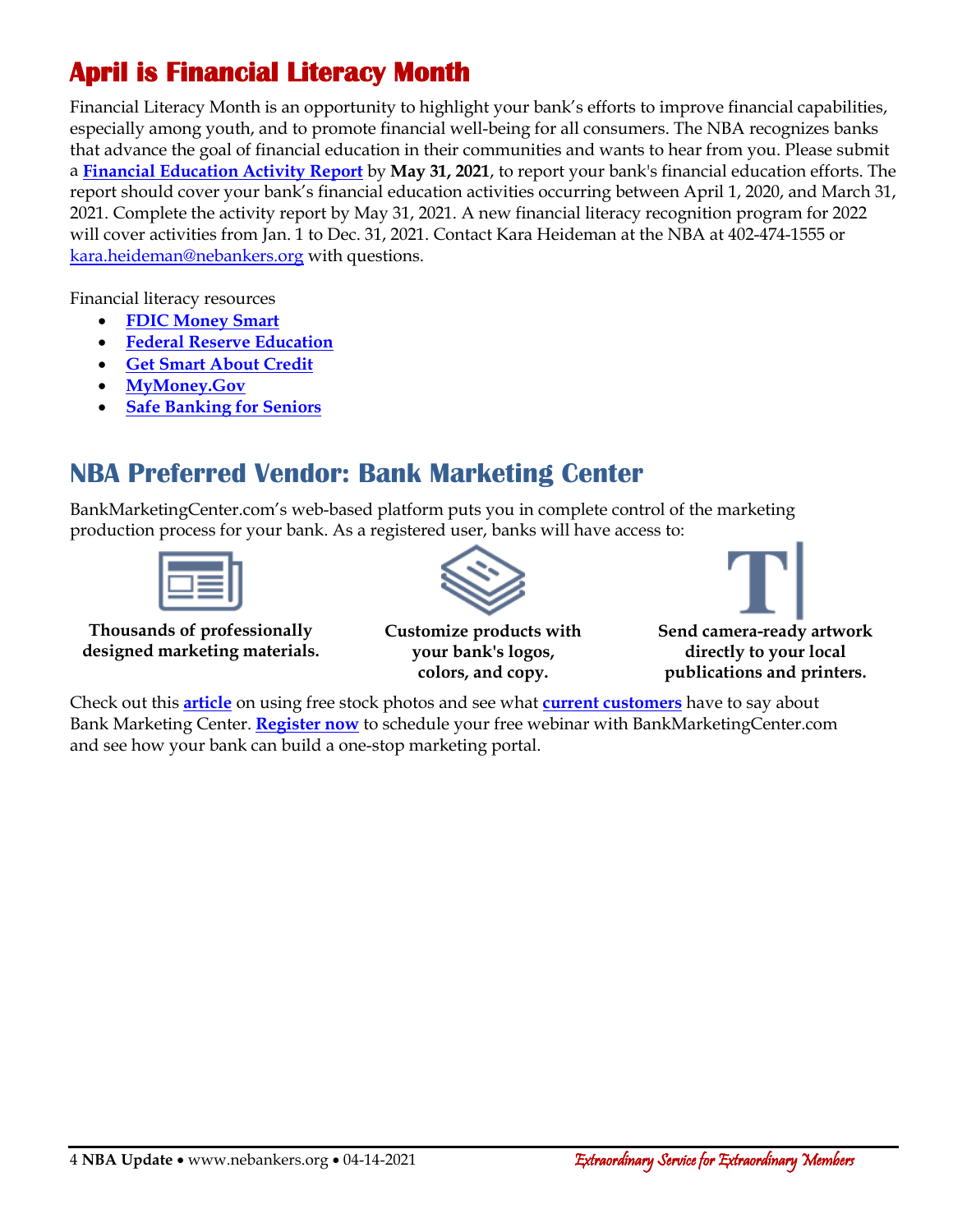

April 9, 2021

Early next week the Legislature will have completed two-thirds of the 2021 Legislative Session. Lawmakers continue to methodically process priority bills and are expected to give final approval to the biennial budget by the end of next week.

#### **BUDGET BILLS ADVANCE**

Lawmakers gave first round approval on Thursday to the majority of the bills contained within the state's biennial budget. The remaining budget bill (LB 383) was expected to elicit extended debate on Friday pursuant to an amendment proposed by Appropriations Committee Chairman John Stinner (Gering) which would allocate nearly \$15 million toward planning for a new correctional facility. In the only change to the proposed Appropriations Committee budget, Senator Mike Flood (Norfolk) successfully promoted an amendment to increase grant funding available to creative districts (cultural and artistic ventures) from \$100,000 a year to \$1 million a year. Over the course of the next two years, state revenue is forecasted to grow by 1.4 percent in year one and 4.7 percent in year two.

Highlights of the Budget:

Among the highlights of the \$9.7 billion, two-year state budget plan are the following:

Strong Cash Reserve: The cash reserve would be increased from \$412 million to \$763 million, with \$50 million reserved to attract the U.S. Spacecom Project.

Additional Property Tax Relief: The Property Tax Credit Fund would be increased by \$63 million over the two-year budget cycle. In addition, funding for the refundable income tax credit against school district property taxes paid will increase from \$125 million in fiscal year 2021-22 to \$313 million in fiscal year 2022-23. As advanced, the budget package would place \$1.45 billion into direct property tax relief over the two years ending June 30, 2023, a 65 percent increase from current property tax relief efforts.

Increased Service Provider Rates: DHHS and juvenile provider rates would be increased by 2 percent (total of \$83.5 million) over the next two years.

Funding for Legislative Priorities: An additional \$211 million is available for legislative priorities, either in the form of increased spending or by providing funding for tax relief measures.

The Nebraska Economic Forecasting Advisory Board will convene on April 29, 2021, to update current revenue projections upon which the state budget is based.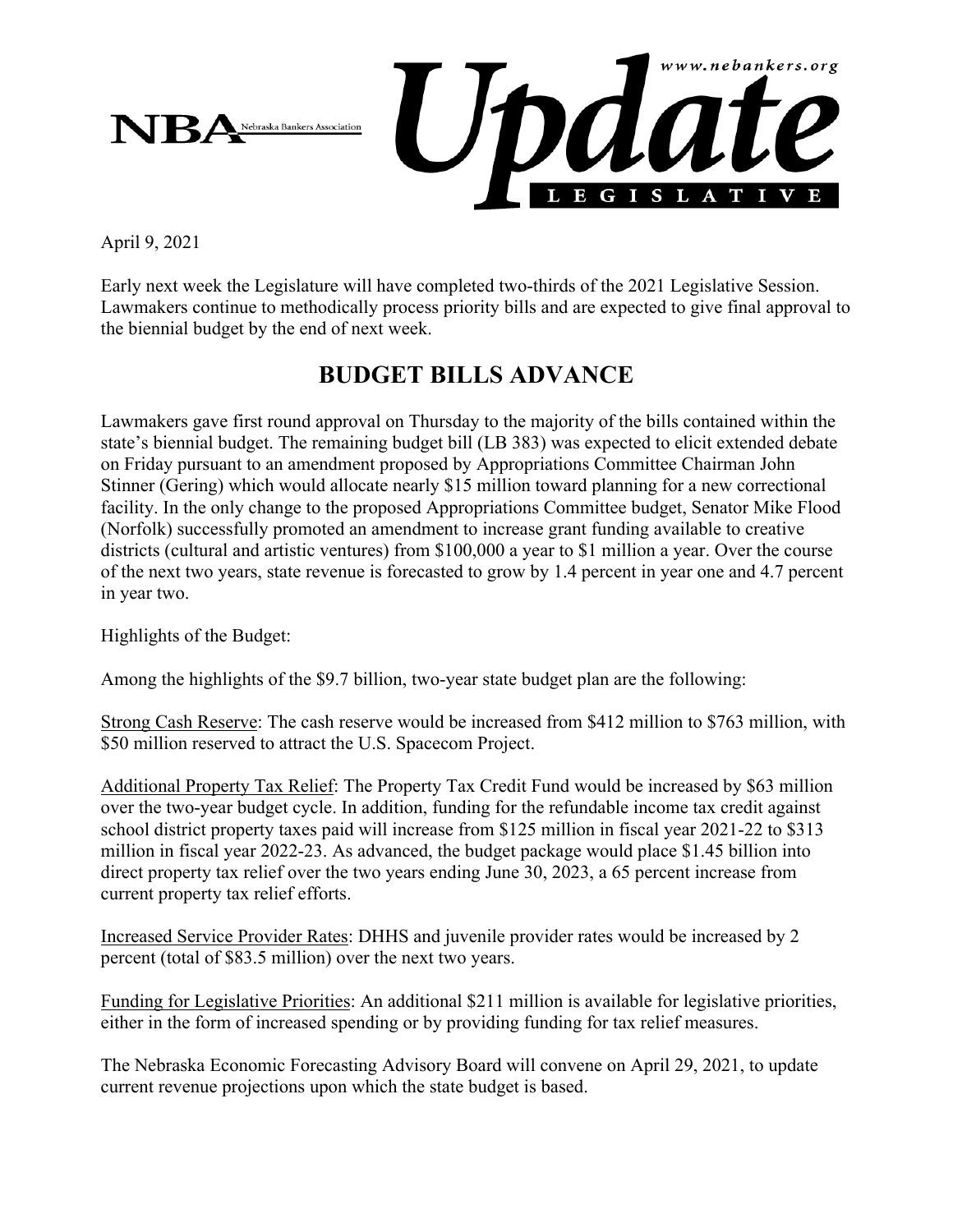#### **PROPERTY TAX TRANSPARENCY BILL MOVES**

**LB 644 – Property Tax Request Act**: The Legislature advanced LB 644 to Select File during floor action on Wednesday, April 7. Under LB 644, introduced by Senator Ben Hansen (Blair), designated political subdivisions would be required to explain how much a property taxpayer's bill would increase if the proposed tax increase were approved and hold a hearing on these tax increases after 6:00 p.m. to allow citizens to better participate in the process. As amended the measure would require counties, cities, school districts, and community colleges to comply with certain notice and hearing requirements prior to setting the property tax request in an amount that exceeds the property tax request for the prior year, accounting for allowable growth (growth and assessed value of property from the prior assessment year to the current assessment year) resulting from (1) annexation of property; or (2) development of property. (**NBA Position – Support**)